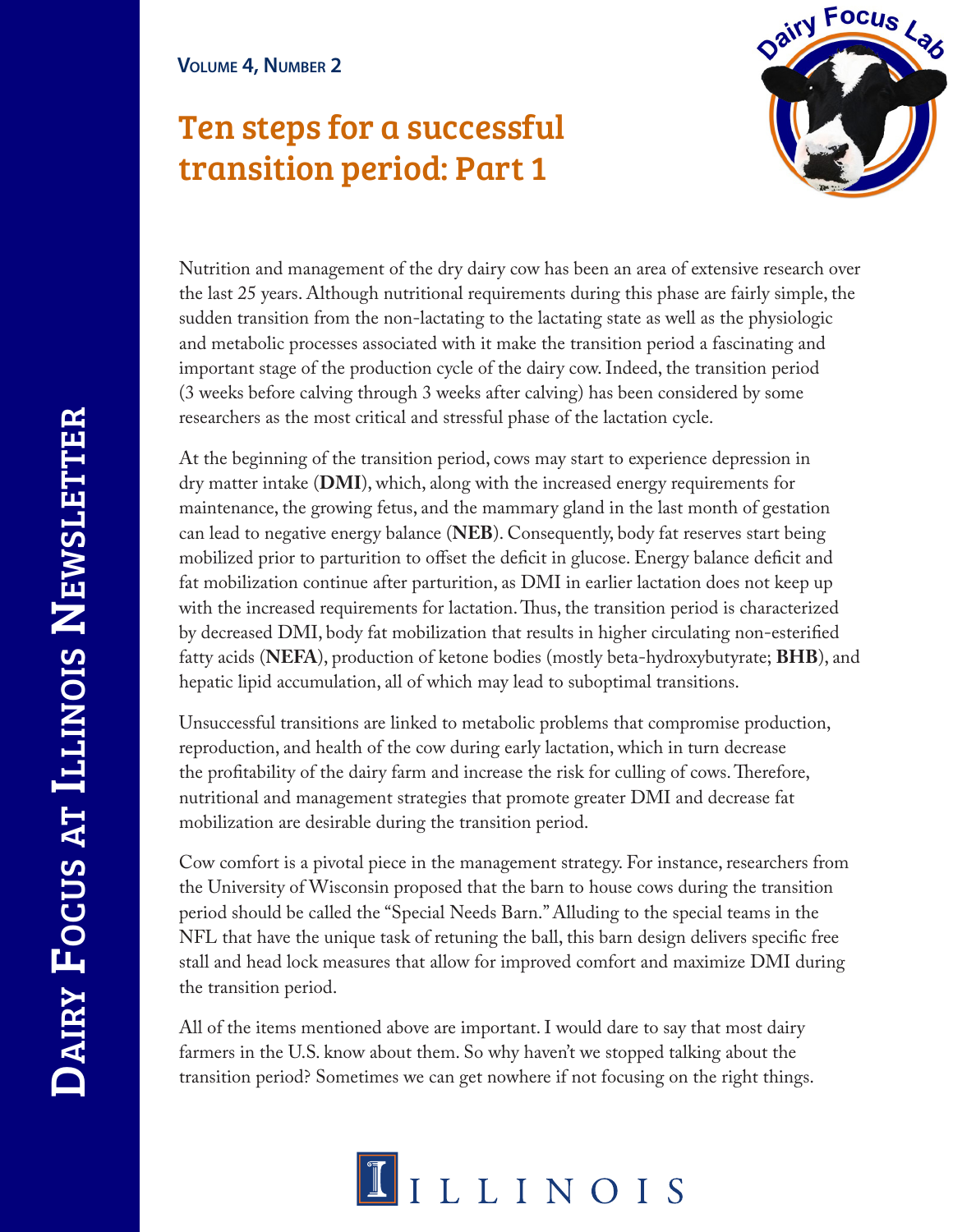For example, having a Special Needs Barn or a specific diet does not guarantee that the transition period program will be successful. We must focus on things that reflect relevant aspects of the transition period.

Our objective in this article is to highlight practical outcomes to be measured that can help dairy farmers and consultants to keep track of the transition cow program. To do that, we have selected 10 indicators with our recommendations on where dairy farms should stand (Table 1). In a future issue we will talk about the next 5. Here are the first 5:

### **1. DMI**

There is little evidence that milk yield per se contributes to greater disease occurrence. Our group and others have established that NEB is primarily a function of DMI and not milk production early postpartum. In that research, cows at 3 weeks after calving that produced 50 lbs of milk per day were at the same energy balance as cows that produced 90 lbs of milk per day. However, cows with greater DMI had improved energy balance (less NEB). Cows have a genetic drive to produce milk at all costs. Therefore, it is very important to measure DMI of cows during the transition period to prevent NEB and consequently metabolic disorders and reproductive failure. There are equations that can be used to predict the DMI that cows should be achieving. In Figure 1, we give an example for a cow with 1,500 lbs of body weight, producing 85 lbs of milk per day with milk fat at 3.5%.

| <b>Dry Matter Intake Calculations</b>                                                                                                                        | 1500 lbs.<br>BW:<br>Milk:<br>85 lbs.<br>Milk fat: 3.5% |
|--------------------------------------------------------------------------------------------------------------------------------------------------------------|--------------------------------------------------------|
| $DMI = (0.018 \times BW) + (0.3 \times Ib 4\% FCM)$<br>$(27)$ + $(0.3 \times 78.55)$ = 50.5 lbs.                                                             |                                                        |
| <b>lb 4% FCM</b> = $(0.4 \times$ <b>lb milk</b> $) + ($ <b>lb fat</b> $\times$ 15 $)$<br>$(34)$ + $(2.97 \times 15)$ = 78.55 lbs.<br>$\equiv$ 100 $^{\circ}$ |                                                        |
| <b>lb of fat = lb milk</b> $X$ % milk fat = $(85 X 3.5%) = 2.97$ lbs.                                                                                        |                                                        |

**Figure 1.** Dry matter intake prediction.

## 2. BODY CONDITION SCORE (BCS)

Cows with excessive body lipid reserves (high BCS) mobilize more of those lipids around calving, have poorer appetites and DMI before and after calving, have impaired immune function, have increased indicators of inflammation in blood, and may be more subjected to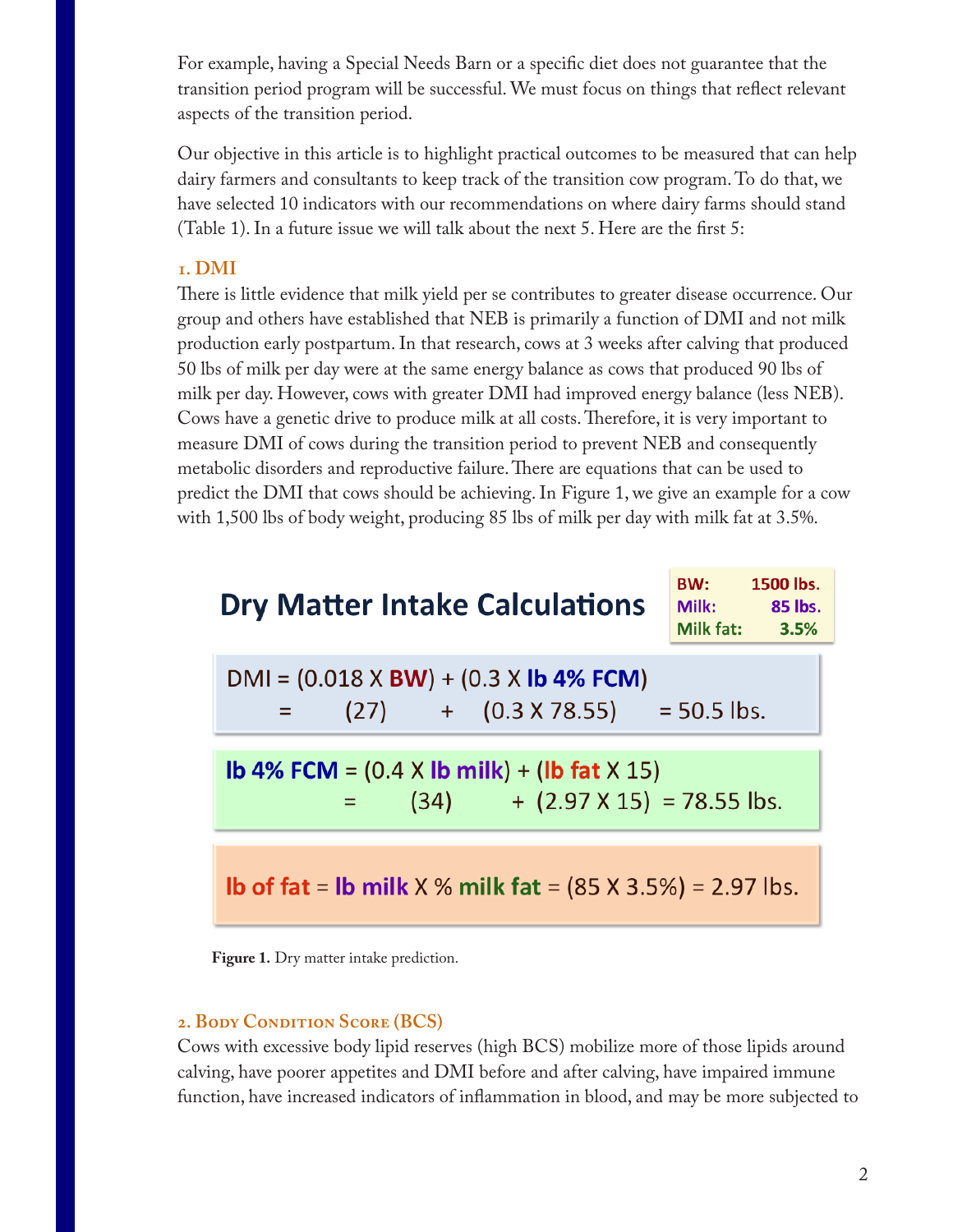oxidative stress. What constitutes "high" BCS relative to the cow's biological target remains controversial. Recommendations for optimal BCS at calving have trended downward over the last two decades, and in our opinion a score of about 3.0 (1-5 scale) represents a good goal at present. Adjustment of average BCS should be a longstanding project and should not be undertaken during the dry period. Researchers from the University of Wisconsin showed that cows that either gained or maintained BCS from calving to 21 days after calving had higher (38.2 and 83.5%, respectively) pregnancy per AI at 40 days than cows that lost BCS (25.1%) during that same period. Other researchers have established that cows that lost >1 BCS unit (1-5 scale) had greater incidence of metritis, retained placenta, and metabolic disorders (displaced abomasum, milk fever, ketosis) as well as a longer interval to first breeding than cows that lost < 1 BCS unit during the transition period. Therefore we suggest that BCS change should be kept to a minimum.

#### **3. BHB**

Beta-hydroxybutyrate is a ketone body indicative of ketosis. It can be measured in the urine, blood, or milk of cows. Clinical ketosis is characterized by blood BHB concentrations  $\geq 3.0$  mmol/L (or 3000 µmol/L or 31 mg/dL) while subclinical ketosis is characterized by blood BHB concentrations greater than 1.2 mmol/L (or 1200 µmol/L or 12.4 mg/dL). Early occurrence of subclinical ketosis is more likely to decrease milk yield and compromise fertility. Researchers from the University of Wisconsin and Cornell University found that cows with subclinical ketosis detected between 3-7 days after calving were 0.7 times as likely to conceive to first service and 4.5 times more likely to be removed from the herd within the first 30 days in milk compared with cows that developed ketosis at 8 days or later. They have created a "herd alarm" and suggest taking steps to keep the proportion of the herd with blood BHB  $\geq 1.2$  mmol/L in the first week after calving to below 15%.

#### **4. Urine pH**

Milk fever (hypocalcemia) is an important problem that affects lactating dairy cows, particularly those starting their second or greater lactation. It is characterized by serum total calcium (Ca) < 5.5 mg/dL (or < 1.4 mM) around calving, as well as clinical signs (downer cow). A less recognized problem is the prevalence of subclinical hypocalcemia, which has no clinical signs and is typically characterized by serum total  $Ca < 8.5$  mg/dL (or < 2.1 mM). Researchers from the Universities of Wisconsin and Florida have showed that cows with subclinical hypocalcemia have increased risk for metritis, increased risk for post-partum fever, increased post-fresh BHB (1.0 vs. 0.7 mmol/L), longer median days open (124 vs. 109 days), and immune suppression. The most effective prevention seems to still be through dietary means. Feeding a negative DCAD (dietary cation-anion difference) diet 21 days before calving has been shown to prevent clinical (a five-fold reduction) and subclinical hypocalcemia. The cow's acid-base status is changed resulting in an increased amount of calcium available in the blood. Urine acidity is affected by these changes in the cow's acid-base status as early as 2 days after starting the diet. Checking the urine pH of cows in the pre-fresh group can help you to monitor the effectiveness of an anionic ration.